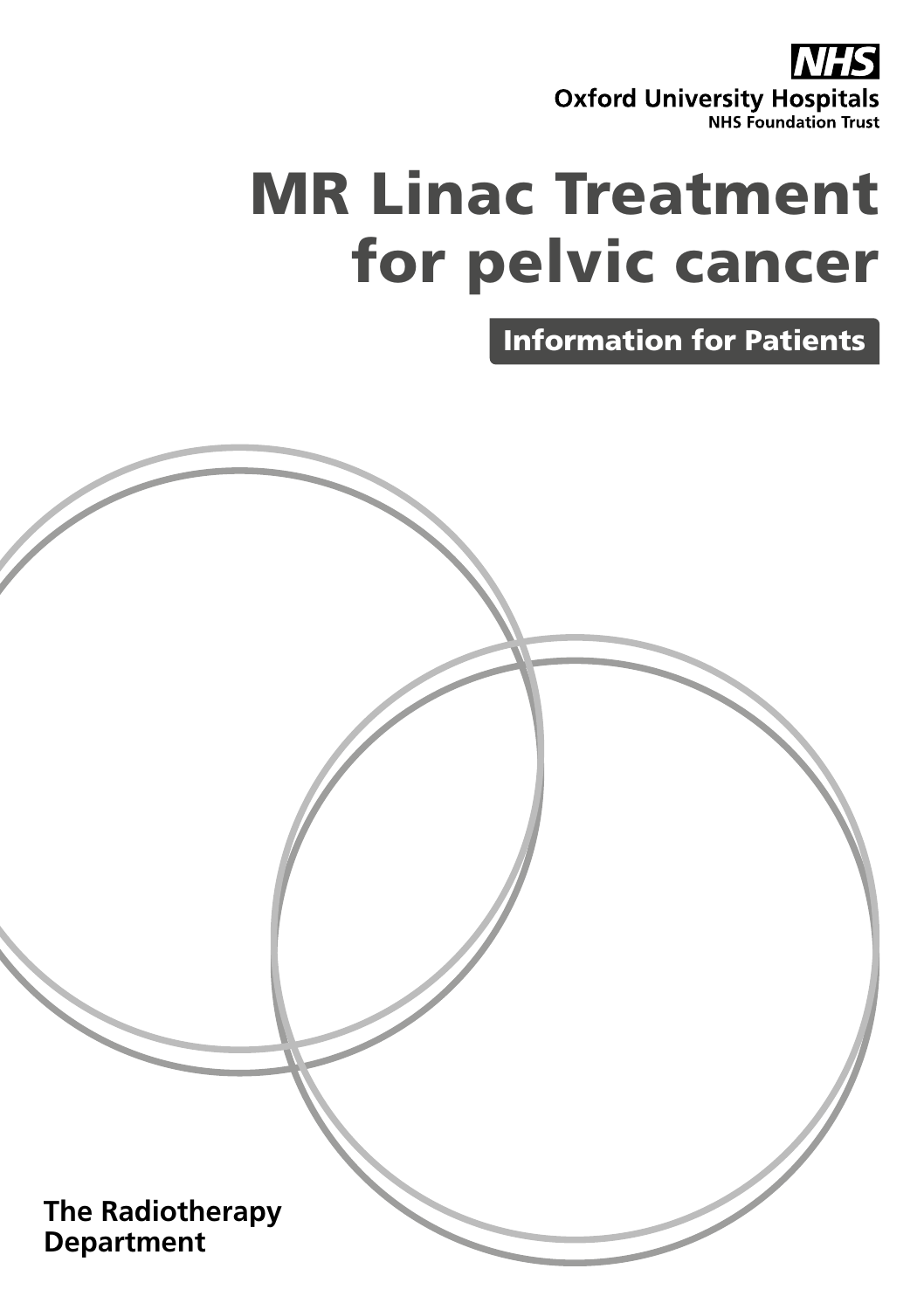This information leaflet outlines what to expect if you are having treatment on a magnetic resonance linear accelerator – MR Linac. In addition, before your first appointment, you will receive a phone call to explain any additional preparation needed for your appointments and to answer any questions.

## Planning appointment

The appointment will last two to three hours and will involve an MRI scan in the MR Linac, followed by a CT scan.

#### At this appointment:

- 1. A therapeutic radiographer will explain the planning process and ask you to fill in an MRI safety questionnaire
- 2. You may be asked to empty your bladder completely then drink a small amount of water to ensure that your bladder feels about half full for the scans.
- 3. You will be asked to change into scrubs and remove any metal objects such as jewellery, hearing aids, glasses or dentures. Metal objects may be attracted to the MR Linac and can distort MR images.
- 4. You will be positioned for your MRI scan in the MR Linac. The therapeutic radiographer will make temporary markings on your skin and place soft pads ('coils') over your pelvis. These pads will help enhance the image quality of your scan.
- 5. The MRI scan will take about 30 minutes. You will be able to speak to us through an intercom.
- 6. When your MRI scan in complete, you will then have your CT scan in another room. The CT scan will take about 20 minutes. You will be in the same position as the MRI scan.
- 7. After your scan, you can go home.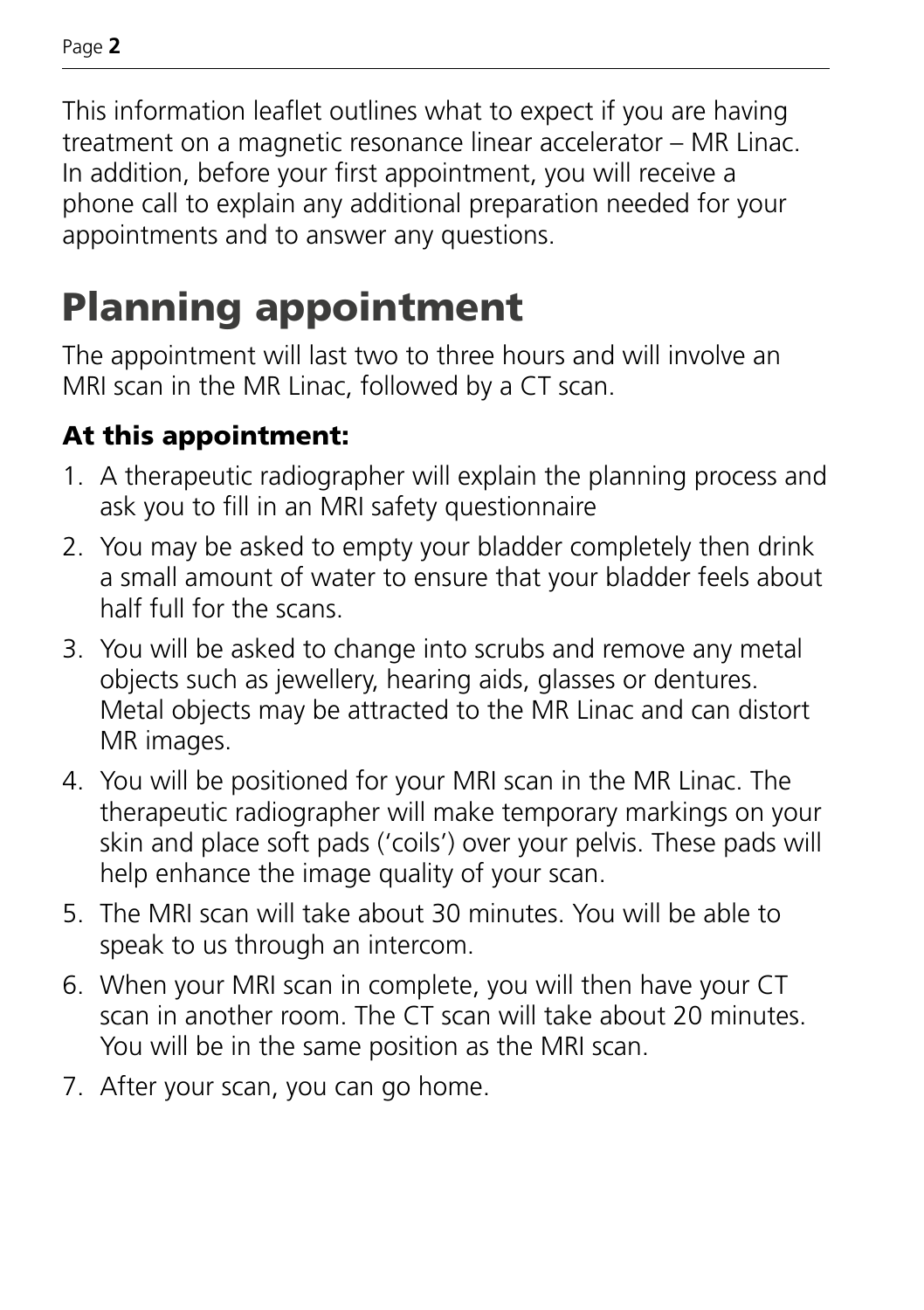### Your treatment

Your treatment will be individualised to you so not all of the following steps may be applicable. Your care team will explain what will happen at each appointment.

Each day you may be asked to empty your bladder and drink some water so that your bladder feels about half full. This is to ensure your bladder fullness on treatment is consistent with your planning.

You will be asked to do many of the same steps as at your planning scan, such as removing accessories, changing clothes, getting into position and having coils placed on your pelvis.

During each treatment session, you will have a new MRI scan which will be compared with your planning scans. We may make adjustments to your planned treatment based on the new MRI scan and the positioning of your body, tumour and internal organs.

Your treatment will take 45 to 60 minutes. You will not be able to empty your bladder during this time. We will talk to you regularly throughout your treatment and you can talk to us through an intercom. You can go straight home after each session. A member of your MR linac team will call you 7 to 10 days after your treatment course has finished to see how you are feeling and answer any questions you may have.

• *Sections of this document were used with permission from GenesisCare*